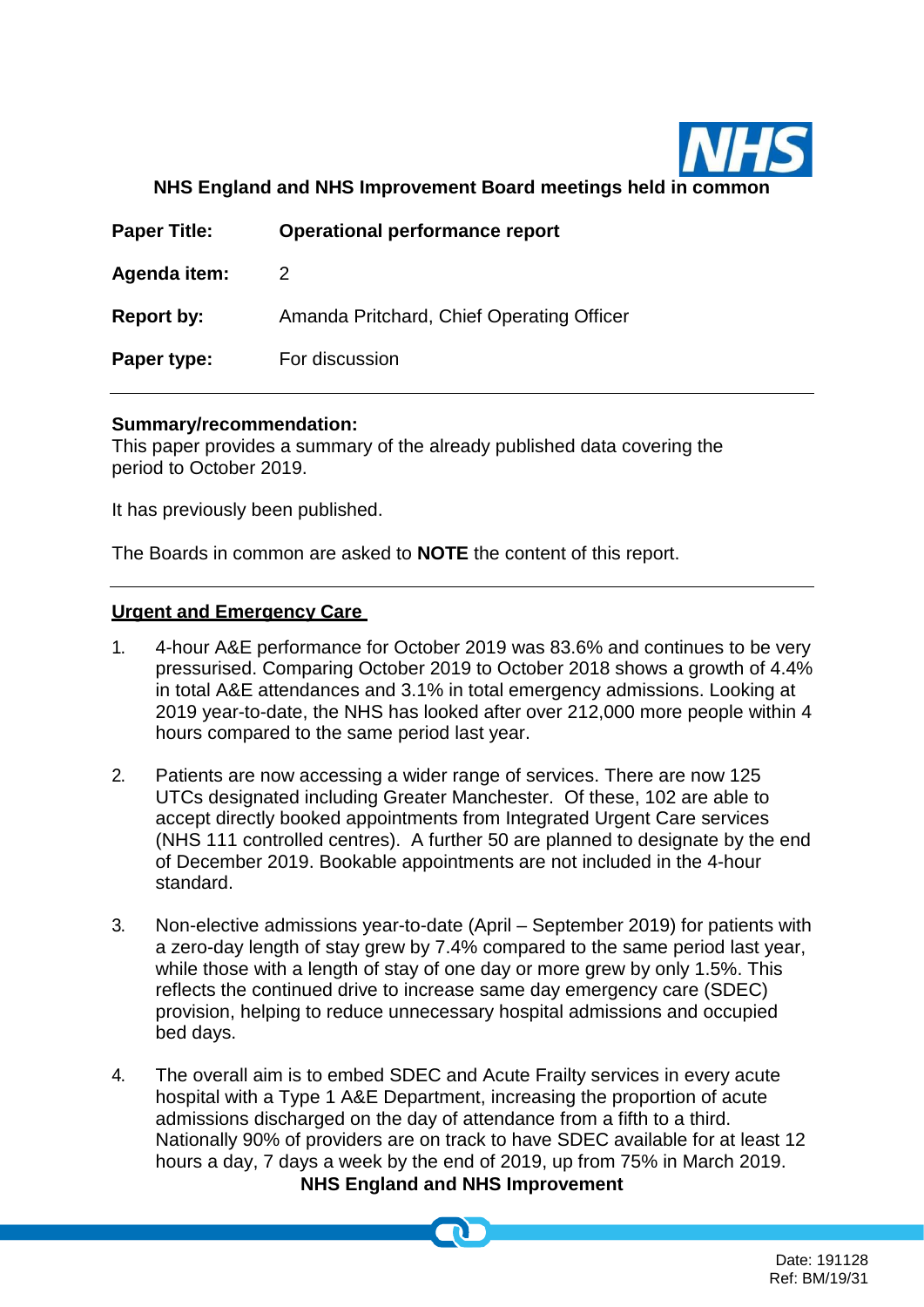72% of hospitals are on track to deliver expansion of same-day acute frailty services at least 70 hours a week by the end of 2019, up from 56% in March.

- 5. A higher number of flu vaccinations have been administered than at this same point last year.
- 6. 796,646 emergency (999) calls were answered in October 2019, which is an increase of over 67,000 calls compared to October 2018. In the year-to-date (April – October 2019) there were over 228,000 more calls answered than for the same period last year.
- 7. In October 2019, the NHS offered 1.4 million 111 calls, and in the year-to-date (April – October 2019) there were over 230,000 more calls than the same period last year. Clinical advice was provided in 53.7% of triaged calls (1.1m) in October 2019 up from 52.1% in October 2018.
- 8. Leadership mobilisation and cultural changes, at both a local and system level, are vital in helping to deliver this ambition. In support of this, a triumvirate leadership programme has been developed in conjunction with ACT and ECIST, which invites senior leadership from each acute Trust (Chief Operating Officer, Medical Director and Nursing/Allied Health Professional lead), to come together to discuss and encourage collaboration, to help push forward the reducing length of stay agenda within their Trust. These programmes will run across two days and are due to take place across three locations in England during December 2019.
- 9. Despite an increase in the number of incidents (5 million for the financial year to October 2019 compared to 4.8 million incidents in the same period in 2018), we have seen improved performance delivery in the ambulance sector in category C1, with mean response times and  $90<sup>th</sup>$  percentile times lower than in the same period in 2018. In addition, category C4 response times are shorter than in the same months of 2018, and all trusts bar the Isle of Wight continue to regularly achieve the 90th centile standard for Category 1 response times. National performance against the Category 1 mean was 7 minutes and 25 seconds in October 2019.

## **Referral to Treatment**

- 10. Performance against the Referral to Treatment (RTT) waiting time standard saw 84.8% of patients waiting less than 18 weeks in September 2019. The total waiting list (excluding non-reporting organisations) increased by 9,000 from August 2019, to 4.4 million in September 2019. In the financial year-to-date to September 2019, there were just under 4.39 million total elective admissions, 111,433 or 2.6% more than in the previous year.
- 11. The NHS is treating more patients than ever before with a total of 16.4m patients having started elective treatment in 2018/19. This represents a 4.5% increase on the previous year, with 14.3m patients treated within the 18-week RTT national standard, surpassing the previous record (allowing for inclusion of estimated data for non-reporting trusts).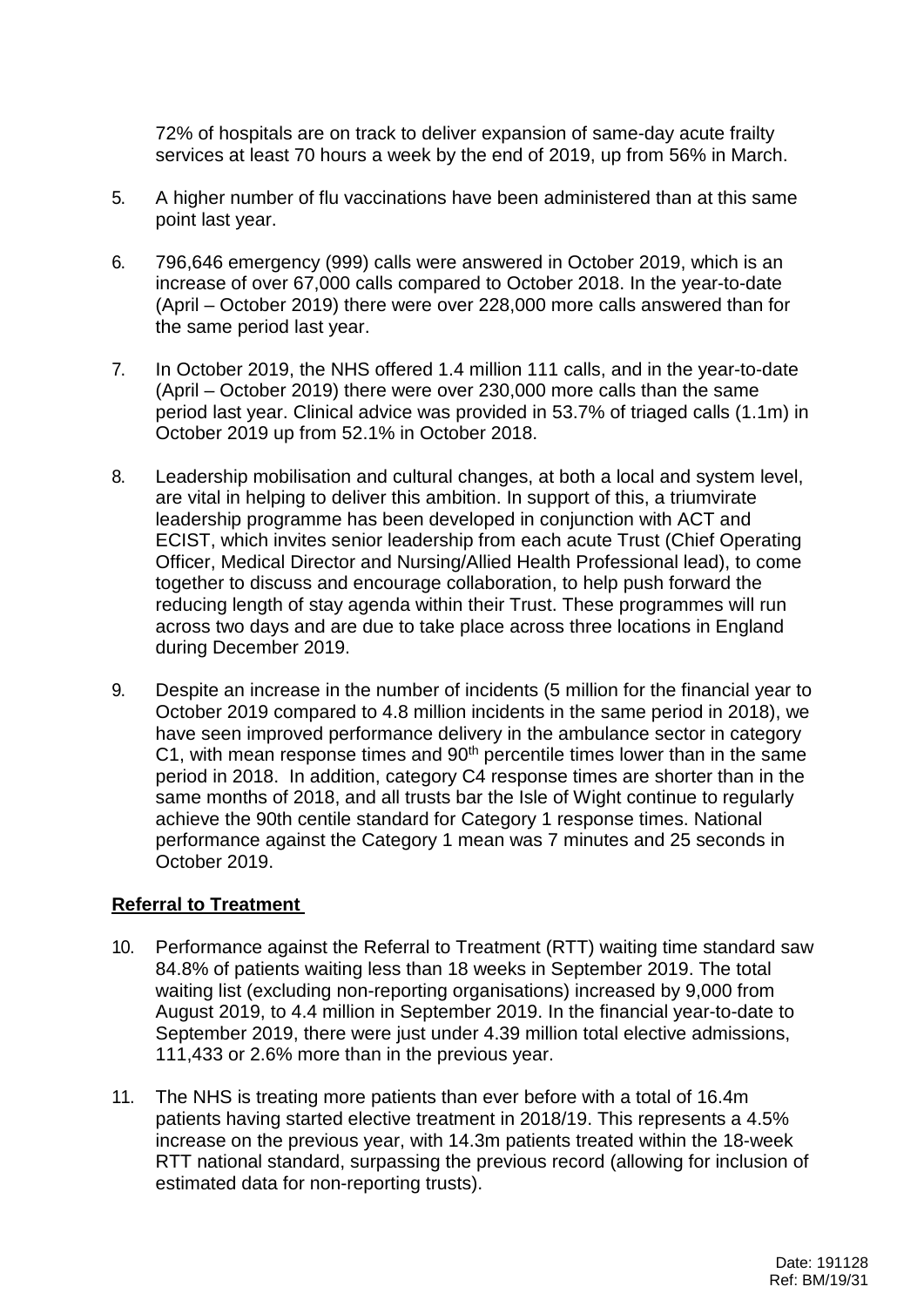- 12. The NHS remains committed to eradicating the number of patients waiting 52 or more weeks. There has been a reduction of 63% in the number of patients waiting 52 weeks or more for treatment, from a peak last year in June 2018 (3,517), to the published September 2019 position of 1,305.
- 13. In line with the commitments in the *NHS Long Term Plan* (LTP), we are making progress to drive the re-design of outpatient care through a combination of: delivering services outside hospital settings, increasing use of telephone or video consultation to cut down on patient travel, and removing appointments of limited clinical value. All systems have now developed plans to deliver these LTP commitments.
- 14. In parallel to the formal set-up of a major programme to deliver this, practical change and improvement work is taking place in 2019/20 and we are already working with over 40 trusts across the country to drive the uptake of video consultation capabilities.
- 15. The elective care transformation programme continues. Capacity alerts, which aim to spread demand so that patients are seen and treated quickly, have been rolled out to 22 sites with a further 64 under review. First Contact Practitioner Services, which support patients with Musculoskeletal (MSK) conditions to be seen directly by a physiotherapist in primary care (without the need to see a GP or an onward referral for a hospital outpatient appointment) are being rolled out and is currently expected to achieve an 18% coverage across the country by March 2020, against a 15% ambition.
- 16. A national specification for Advice and Guidance services is being developed for publication in Q3 2019/20. This will enable GPs to access specialist advice in primary care without the need for a referral to hospital.
- 17. The NHS Long Term Plan affirmed and extended the NHS commitment to patient choice. Progress is now being made to ensure patients are given the additional option of an alternative provider at 26 weeks.

## **Cancer**

- 18. The Targeted Lung Health Checks (TLHC) programme launched in April 2019, setting up 10 projects across the country for those people most at risk of lung cancer. The TLHC programme will increase the number of lung cancers being diagnosed at an early stage, when curative treatment is available.
- 19. Cancer Alliance delivery plans to implement the Rapid Diagnostic Centre (RDC) service specification were agreed in October 2019. During 2019/20, each Cancer Alliance will set up at least one RDC for patients with serious nonspecific symptoms which could indicate cancer – a new referral pathway - as well as applying the RDC principles to a locally-challenged two-week-wait or 62 day pathway. Nine RDCs are already operating across England.
- 20. New guidelines have been issued that consider the use of surveillance colonoscopies and bowel imaging in people who have had either bowel polyps or a bowel cancer removed. This approach has the potential to reduce demand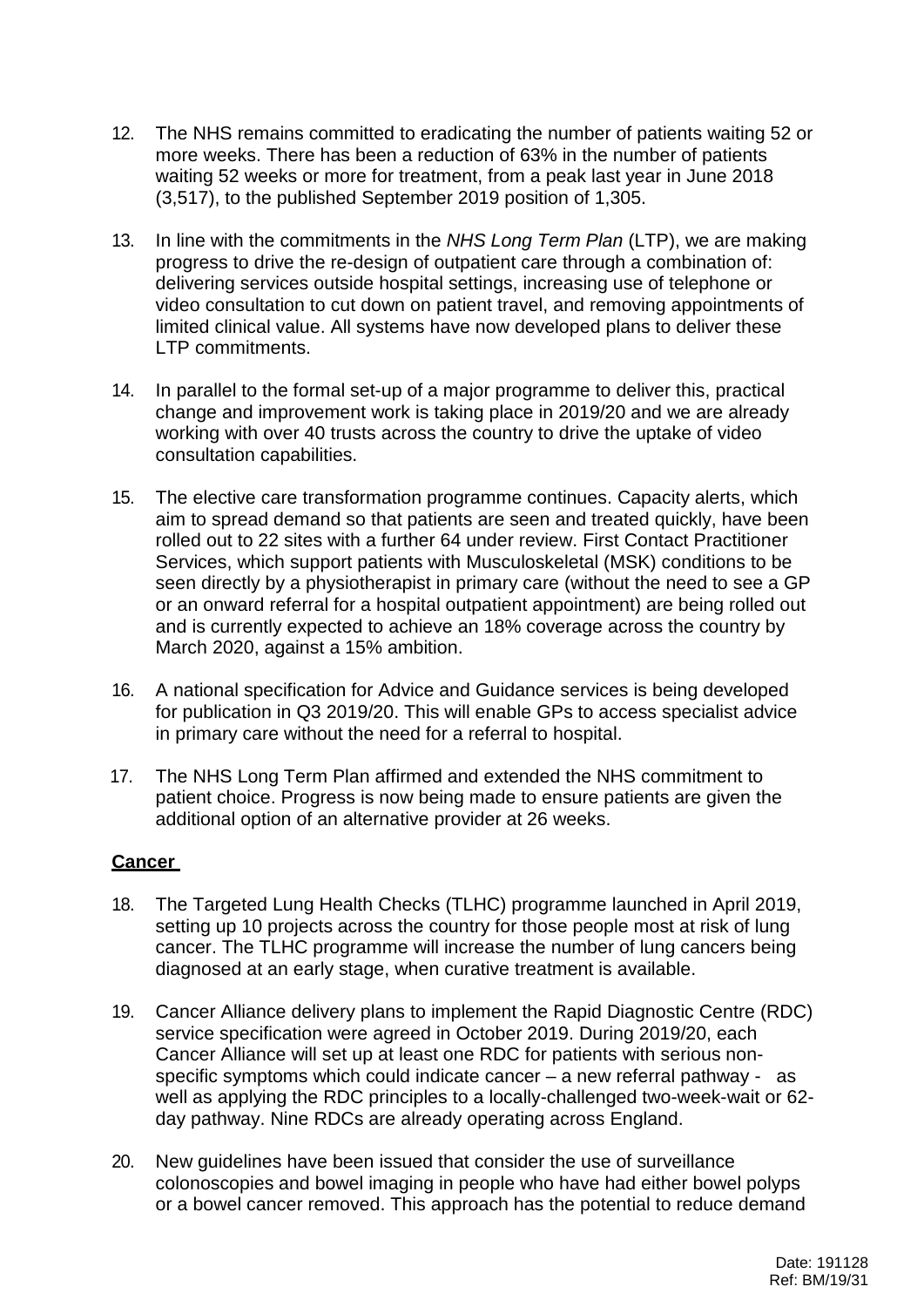in endoscopy capacity in the symptomatic service by up to 75%. Cancer Alliances are working with trusts to drive implementation of the guidance by the end of 2019/20, with full implementation for all patients phased in across the year.

- 21. Access to personalised care interventions which support better patient outcomes and use of clinical capacity is increasing across the country. As at September 2019, holistic needs assessments were available in 92% of trusts for breast cancer and colorectal cancer and 87% of trusts for prostate cancer. Personalised care planning was available in 92% of trusts for breast cancer, and in 85% of trusts for colorectal and prostate cancers.
- 22. Cancer patient experience remains at a record high and respondents to the 2018 National Cancer Patient Experience Survey (CPES) reported an overall experience satisfaction level of 8.8 out of 10. The latest results, published in September 2019, show that the NHS is continuing to deliver high quality care in times of rising demand. For example, 91.4% of respondents reported having access to a Clinical Nurse Specialist. Trusts and Cancer Alliances are using CPES results to drive local service improvement, with work now underway to develop a CPES for Children and Young People.
- 23. Record-breaking levels of urgent cancer referrals and cancer treatments continue. Referrals are up in the 12 months to September 2019, by 12.2% compared to the same period a year ago, equivalent to 253,450 more people. Two-week wait performance increased by 0.7% from August 2019 to 90.1%.
- 24. On the 62-day cancer pathway, 162,106 patients received treatment in the 12 months to September 2019, 5,652 (3.6%) more than the previous year. 62-day performance in September 2019 was 76.9%.

## **Primary Care and System Transformation**

#### **Primary Care Networks Establishment**

- 25. In the *NHS Long Term Plan* (LTP) Primary Care Networks (PCNs) were identified as an essential building block of every Integrated Care System (ICS). More than 99% of general practices have come together to form more than 1,200 PCNs nationwide. This has been supported by a comprehensive programme of national and regional engagement with local healthcare systems.
- 26. Following PCN establishment and the launch of the PCN Development Guidance and Prospectus in August 2019, regional colleagues are working with local systems to understand how PCNs are progressing and how ongoing development can best be supported. Planning is also underway to start to consider the needs of PCNs in 2020/21 and therefore what support maybe required in year two of the programme.

#### **Integrating Care Locally**

27. NHS England and NHS Improvement continue to support systems to meet the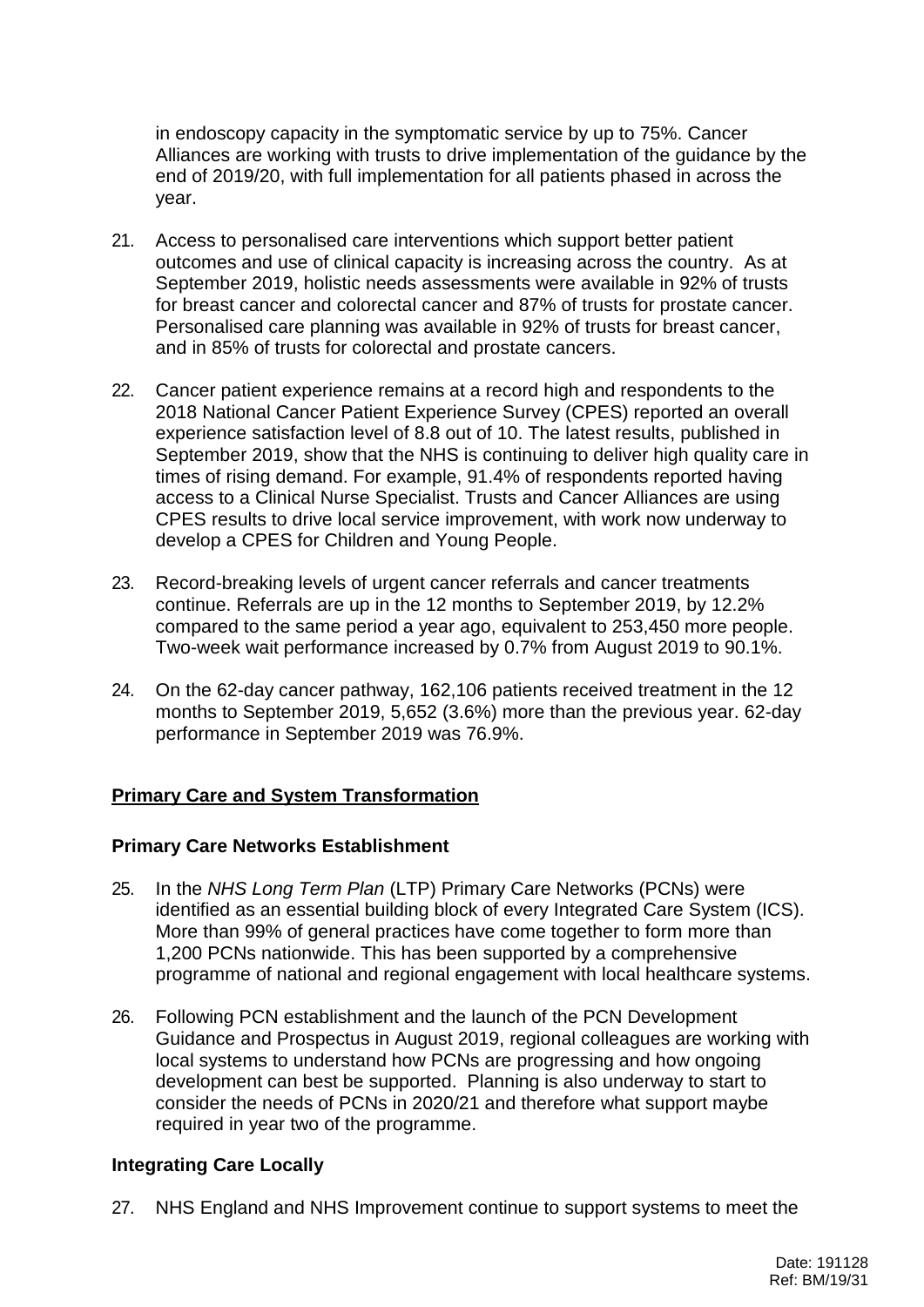LTP ambition that ICSs will cover the whole of England by 2021. The System Diagnostic is a self-assessment against the attributes described in the ICS Maturity Matrix. To date 85% of systems have submitted self-assessments and by the end of December, we expect all STPs to have completed the diagnostic (five ICSs will remain outstanding). At this point all systems will have a good understanding of their trajectory to becoming an ICS.

- 28. NHS England and NHS Improvement have intensified and broadened their support to all local systems taking part in wave one of the 2019/20 ICS Accelerator Programme, aimed to support systems to boost their readiness towards becoming an ICS. Delivery for the programme commenced in September and some regional teams have begun nominating systems for subsequent cohorts.
- 29. NHS England, NHS Improvement and Public Health England are supporting 12 systems as part of a development programme for population health management. By the end of 2019/20 16 systems will have been supported to start to develop and embed population health management infrastructure and capability and make tangible changes to the care provided to local people.
- 30. To support the development of system leadership, NHS England and NHS Improvement have supported 3,000 people to go through place-based system leadership programmes. A series of national and regional events have been held for system leaders to share practice and co-produce policy, and a new national multi-disciplinary system leaders programme and online platform have been launched.

## **National Review on Improving Access to General Practice Services**

- 31. The National Access Review was established in July 2019 with its core objective to improve patient access both in hours and at evenings and weekend and to reduce unwarranted variation in experience.
- 32. The latest quarterly statistics published by NHS Digital indicate that at 30 June 2019 there were 34,114 doctors working in general practice in England. This represents an overall increase of 264 over the past year.
- 33. Other general practice roles continue to increase, with 96,680 wider workforce (non-GP) staff working in general practice. This represents an increase of 1,781 (1.9%) since June 2018. There has been overall growth of 7,487 (8.4%) since September 2015. Following this same baseline, figures for both Clinical Pharmacists and Physician Associates working in general practice have shown a continual growth each quarter.

## **Mental Health**

34. The *NHS Long Term Plan* (LTP) highlighted Mental Health as a priority, making at least an extra £2.3bn a year real terms available by 2023/24 to continue our commitment to increasing the share of NHS spending that goes on mental health services. The Mental Health Implementation Plan 2019/20 – 2023/24 has been published to provide systems with a clear direction on how LTP commitments will be realised.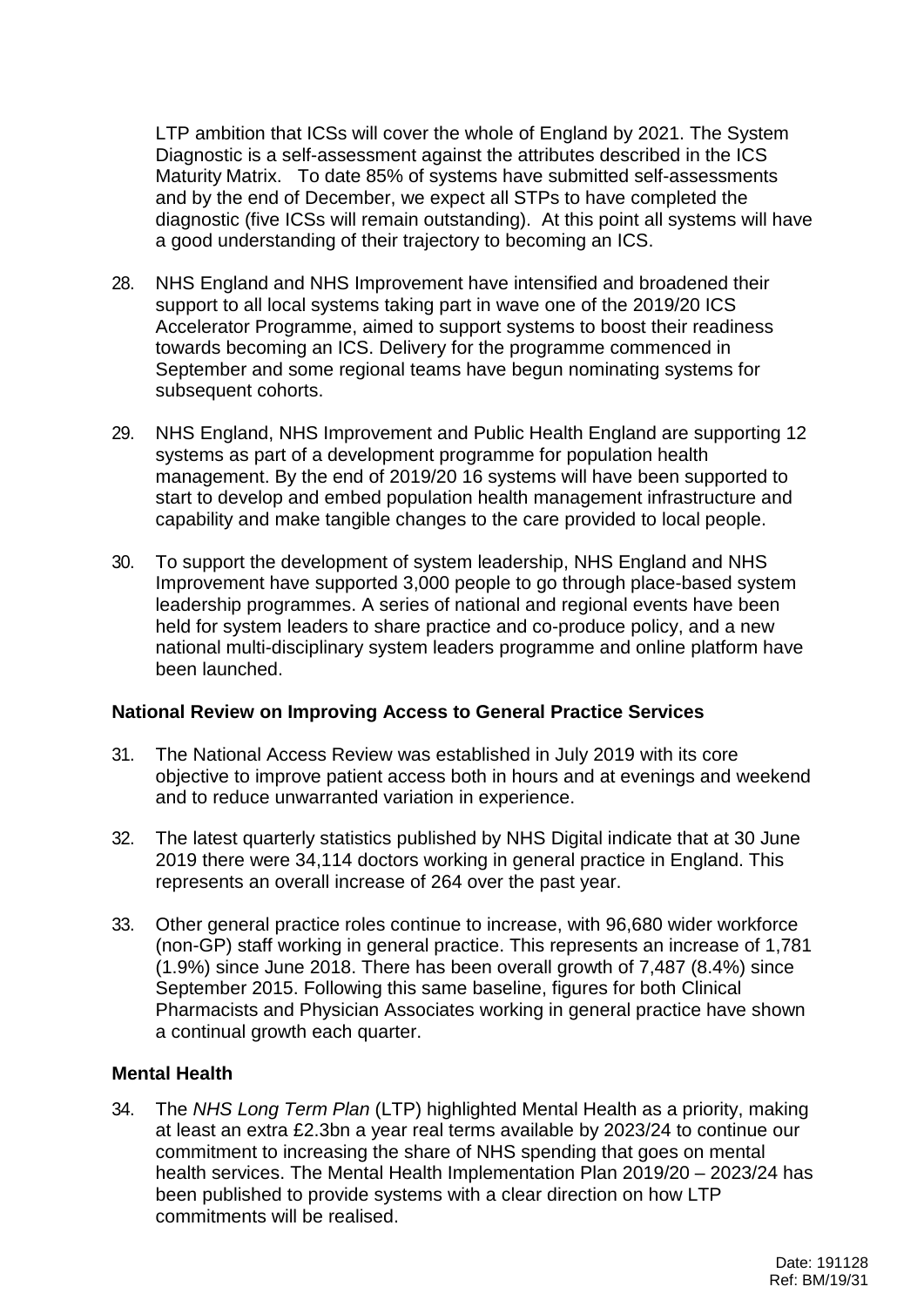- 35. Delivery of the Mental Health programme continues to progress. As reported in the September operational performance report, all 195 CCGs in England have reported to have met the Mental Health Investment Standard in 2018/19.
- 36. The 2018/19 access rate for Improving Access to Psychological Therapy (IAPT) was achieved using the annualised quarter 4 methodology. Work is ongoing to ensure sufficient workforce expansion to meet the 25% access rate by 2020/21. The 50% recovery rate has continuously been exceeded, reaching 52.2% in August 2019. 87.3% of people entered treatment having waited less than six weeks (against a standard of 75%) and 98.8% of people entered treatment having waited less than 18 weeks (against a standard of 95%) in the same month. The national team have strengthened the IAPT Long Term Condition 2019/20 support offer. The aim is to replicate best practice models and ensure consistency across all regions.
- 37. Every STP in England has an operational community perinatal mental health service. An additional 13,000 women were seen in 2018/19, exceeding the annual target of 9,000 additional women.
- 38. NHS Digital has published a bespoke data collection for access to children and young people's mental health services. The collection demonstrated that 377,866 children and young people accessed mental health services in 2018/19. NHS England and NHS Improvement analysis indicates that an access rate of 36.1% was achieved in 2018/19, meaning NHS services exceeded the required trajectory of 32%.
- 39. Data for the first quarter of 2019/20 shows the proportion of children and young people accessing treatment for eating disorders within four weeks for routine cases was 86%. The proportion of children and young people accessing treatment within one week for urgent cases was 75.1%. The programme is on track to achieve 95% for both routine and urgent cases by 2020/21.
- 40. The national standard for 56% of people to start treatment for Early Intervention in Psychosis (EIP) within two weeks was exceeded in September 2019, with performance of 79.1%. Ongoing improvement work is underway to enhance patients' access to the full range of NICE recommended treatment and support once they have been allocated a care coordinator within an EIP team.
- 41. The Community Mental Health Framework for Adults and Older Adults was published in September 2019 to outline how the vision for a new place-based community mental health model can be realised, and how community services should modernise to shift to whole-person, whole-population health approaches.
- 42. At the end of September 2019, the diagnosis rate for dementia, which is calculated for people aged 65 and over, was 68.8%, exceeding the ambition that at least two-thirds (66.7%) of people living with dementia receive a formal diagnosis. The standard has been consistently achieved since July 2016.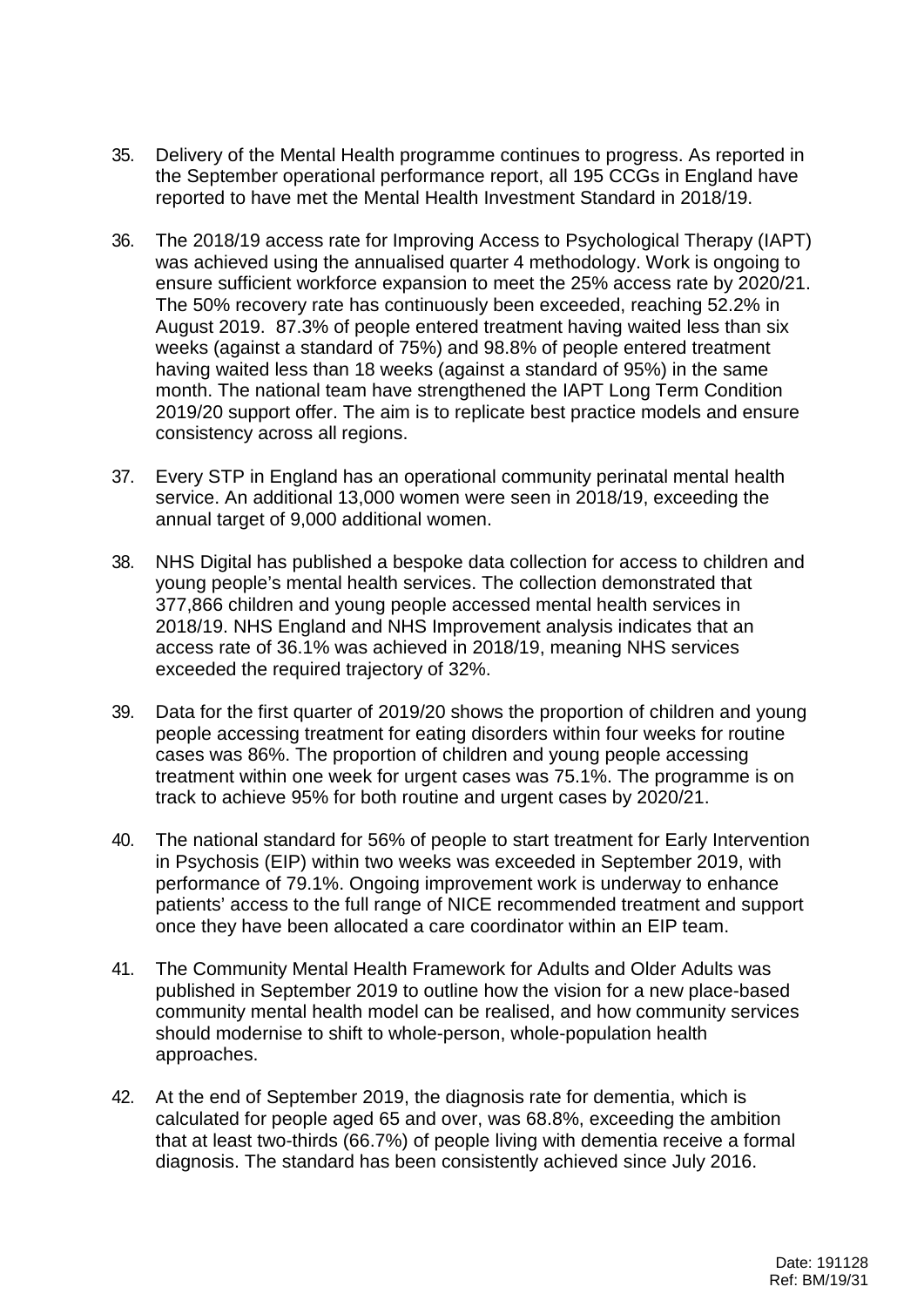# **Learning Disability and/or Autism**

#### **Number of people in an inpatient setting**

- 43. The number of people in an inpatient setting has reduced by 22% from 2,890 in March 2015 to 2,250 in September 2019. While this reduction represents unprecedented progress, further effort is required to deliver the commitment set out in the *NHS Long Term Plan* to reduce inpatient usage to 30 adult inpatients per million population and 12-15 inpatients aged under 18 per million population by March 2024.
- 44. For 2019/20, the commitment is to reach the targeted levels set out in the *NHS Operational Planning and Contracting Guidance*; namely 37 inpatients per million adults and no increase in rates for children and young people. Over £20m is being invested to support delivery of these inpatient reduction commitments, which will help local areas to improve the capacity and skills of community services.

# **Care (Education) Treatment Reviews (C(E)TR)**

45. The number of C(E)TRs undertaken continues to grow year on year. The proportion of inpatients recorded as never having had a C(E)TR fell to 6% in September 2019. A programme of independent reviews of people in inpatient settings who are in long-term segregation or prolonged seclusion will commence in November 2019.

## **Learning from Deaths Review (LeDeR)**

46. There were 2,986 LeDeR notifications made between October 2018 and October 2019. Some £2.4m has been allocated to support CCGs to increase capacity and capability to complete LeDeR reviews and implement subsequent learning.

## **Quality improvements**

- 47. A quality taskforce has been established to focus on CAHMs Tier 4 inpatient care for children and young people. The key role of the Taskforce, overseen by the Children's Commissioner for England, will be to deliver improvements in care over the next 18 months.
- 48. NHS England and NHS Improvement will be issuing guidance in December 2019 to support the quality of visits undertaken by commissioners to people in out of area inpatient settings.
- 49. Work has been taking place with Health Education England to develop an autism training programme for providers of inpatient care for children and young people. Delivery of this training will commence in Q4 2019/20.

#### **Learning Disability Improvement Standard**

50. To date, 95% of trusts have registered for the NHS learning disability improvement standards annual survey. The survey gathers information from providers on their compliance with standards and the views of staff, people who use NHS services